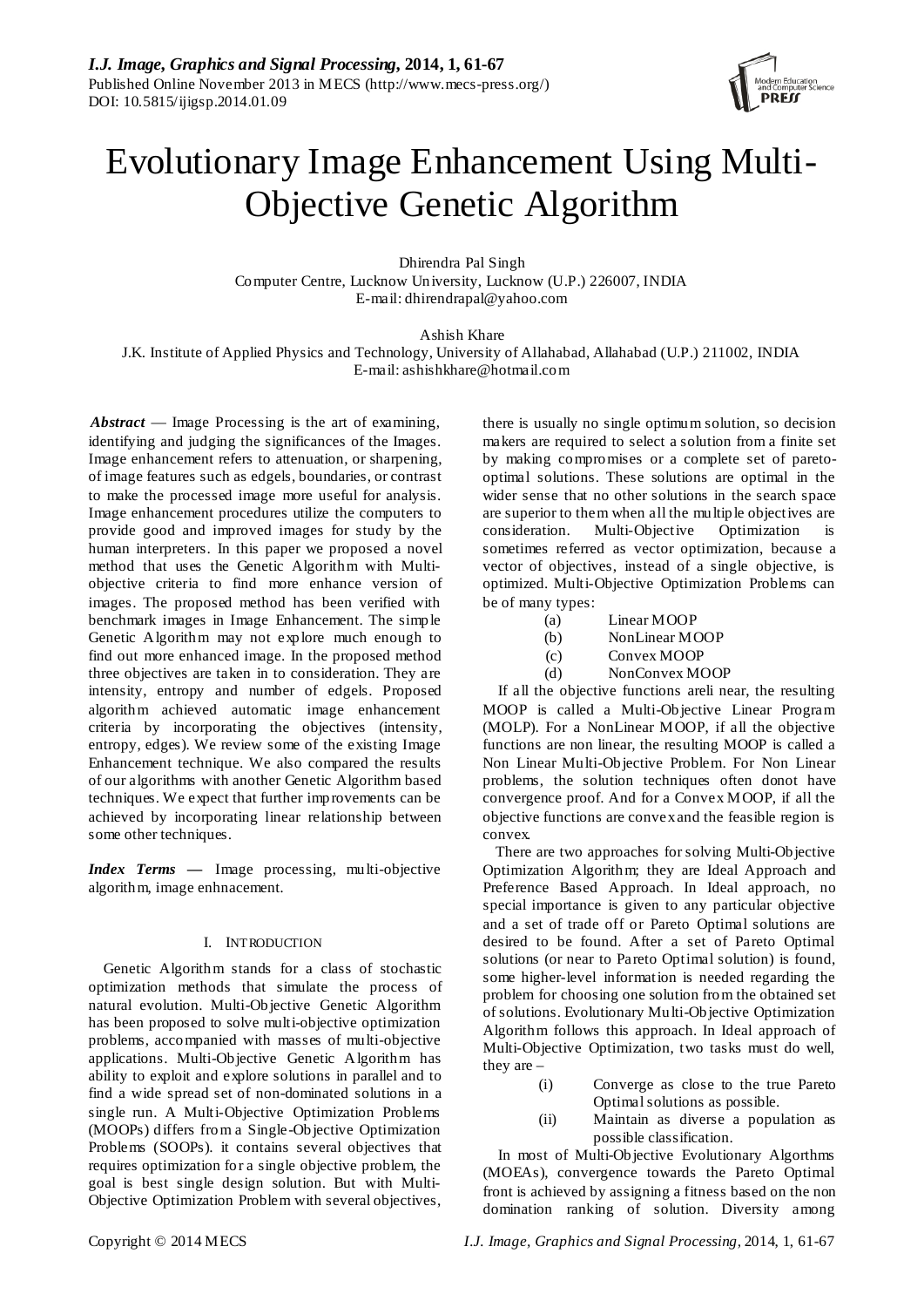solutions is achieved by using an explicit niching or crowding operation.

In Preference Based Approach, Instead of finding a set of Pareto Optimal solutions, the focus is to find one of the Pareto Optimal solution based on a user-specified relative importance vector for the objectives.

Classical Multi-Objective Optimization Algorithms follows this approach. In Classical Multi-Objective Optimization there exist no studies related to nondominated sorting.

Various research has been done in the area of image enhencement using Multiobjective Genetic Algorithm. The First Multi-objective Genetic Algorithm was Vector Evaluated Genetic Algorithm (VEGA) which was proposed by Schaffer [1]. VEGA is based on population based approach means; it is able to produce multiple non-dominated solutions concurrently in a single simulation run. VEGA has many problems because its selection mechanis m is opposed to the concept of Pareto dominance means that, Pareto dominance is not directly embedded in the selection process. This algorithm is only suitable in which the selection mechanis m is biased. Afterward, Multi Objective Genetic Algorithm proposed by Fonesca and Fleming [2] came in to existence in which each individual in the population is ranked based on how many other points dominate them. Then after Niched Pareto Genetic Algorithm (NPGA) proposed by D. E. Goldberg [3] in which an interesting form of tournament selection called Pareto domination tournaments are used. In this scheme, two members of the population are chosen randomly and they are each compared to a subset of the population. If one is nondominated and the other is not, then the non-dominated one is selected. If there is a tie (means both are either dominated or non-dominated), then fitness sharing decides the tournament results. Afterwards Random Weighted Genetic Algorithm [4] was proposed which produces better results. N. Srinivas and K. Deb developed Non-dominated Sorting Genetic Algorithm (NSGA) [5] and implements a new stochastic remainder proportionate selection mechanis m for fitness assignment in the algorithm. To preserve the diversity in the population, a new algorithm called Strength Pareto Evolutionary Algorithm (SPEA) [6] is best but it is not capable to preserve the boundary solutions. Another Multi-Objective Genetic Algorithm called Pareto Archieved Evolutionary Strategy (PAES) [7], which was developed by J. D. Knowles and D. W. Corne having the disadvantage in terms of performance on disconnected pareto fronts. In the field of image enhancement using multiobjective criteria, there is no general method at present because it depends on the quality of the image. Some particular methods has been explained in this field for a particular type of image by [8][9][10]. R. Poli [11] used some pseudo-coloring algorithm, J.S. DaPonte [12] used gradient operators, G. Ramaponi [13] used unsharp masking methods, Yang [14] used optimal feature extraction of 'edge of the image', K. Li [15] used a set of proper filter for image enhancement. C. Munteanu [16] proposed image

enhancement criteria using eolutionary algorithms on the basis of three objectives namely entropy, number of edges and intensity. This paper proposes a method to enhance the gray scale image by sharpening the features or maximizing the three objectives namely intensity, no. of edgles and entropy with the help of Evolutionary Genetic Algorithm by incorporating multi objective criteria in order to find the best image. Since in any image, number of edgels, intensity and contrast plays an important role to explore most of the descriptions about the image. Therefore, we have taken multi objectives criteria and, Genetic Algorithm because the ability of an Genetic Algorithms is to find multiple optimal solutions in one single simulation run makes it's uniqueness. Also Genetic Algorithms uses a population of solutions in each iteration and other methods mostly uses only one solution that's why Genetic Algorithms known as a population based approach and other methods known as a Point to Point based approach.

The present paper is organized in four sections. First section namely; Introduction, describes the introduction and previous research on genetic algorithm and image enhancement methods, second section describes proposed algorithm, third section describes experimental results. In this section we have compare our proposed method with other enhancement methods: Histogram equalization [9], 2D Median filtering method [19] and BPDF Histogram equalization method [20]. Last section describes conclusion of this paper and future prospects.

## II. PROPOSED ALGORITHM DESCRIPTION : IMAGE ENHANCEMENT METHOD BASED ON EVOLUTIONARY ALGORITHM

Evolutionary Algorithms (EAs) are methods that take their inspiration from natural selection and survival of the fittest in the biological world. EAs are different from traditional optimization techniques in the way that they involve a search from a 'population' of solutions, not from a single point. Each iteration of an EA involves a competitive selection that weeds out poor solutions. The solutions with high 'fitness' value are recombined with other solutions by swapping parts of a solution with another. Solutions are also 'mutated' by making a small change to a single element of the solution.

The goal of image enhancement is to accentuate certain image features for subsequent image analys is, for example edge enhancement, change in contrast, noise filtering, sharpening and magnifying etc. Image enhancement is very useful in feature extraction, image analysis, visual information display and so on. We propose an enhancement method, which is similar to the local transformation based method proposed by Munteanu and Roas [16] is given as:

$$
g(x, y) = k^* \{M / (\sigma(x, y) + b) * \{f(x, y) - c^* m(x, y)\} + m(x, y)^a \quad (1)
$$

*where,* 

*g(x,y) stands for output pixel intensities,*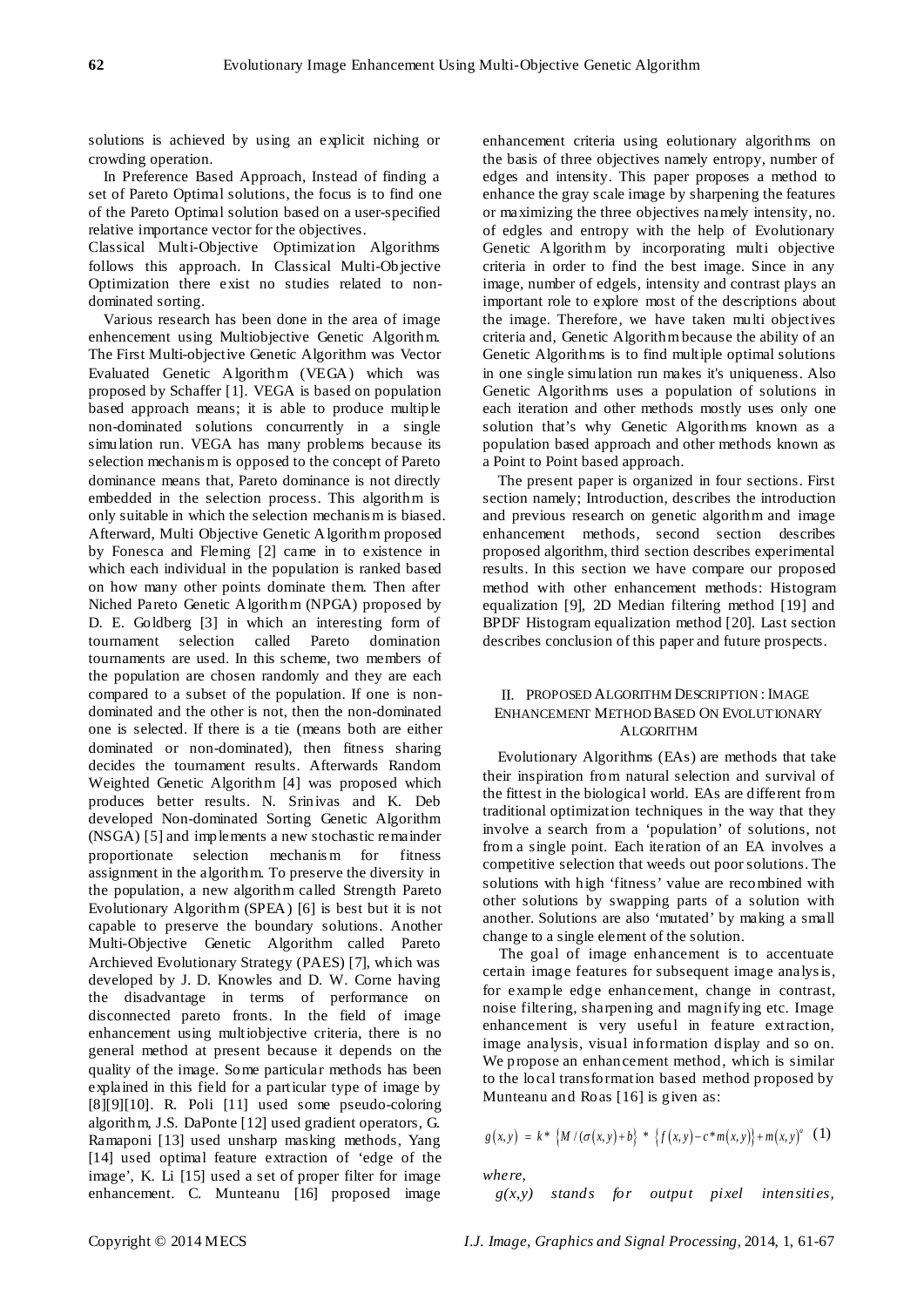*f(x,y) stands for input pixel intensities, M stands the global mean, σ(x,y) and m( x,y) stands for the local standard deviation and mean calculated in the neighborhood of 3x3, a,b,c and k are tunable parameters.*

3x3 neighbourhood around a point (x,y) in an image is shown below-



Chromosomes of image are represented as an array of real integer of length four [a, k, b, c] where a, k, b and c are the enhancement parameter, ranging from 0 to1.5, 0.5 to 1, 0 to 0.5 and 0 to 1.0 respectively. We proposed some changes in the value of the parameters a, k, b and c while in [16] to produce the better results. We proposed the enhancement criteria, by considering the hypothesis that a best image can have :

- (i) high number of edges,
- (ii) high intensity value,
- (iii) high entropy value.

The number of edgels and itensity values are calculated with the help of 'Sobel derivative' method. Edges in an image can be defined as a rapid changes in image intensity over a small region. We are using Sobel operator to detect edges. Sobel operator consist of two masks which calculate the changes in both the direction i.e. in x-direction and y-direction both.

| $L_{1}$         | $Z_{2}$       | $Z_{\rm R}$ . | $-1$ |  |      |  |
|-----------------|---------------|---------------|------|--|------|--|
| $\mid Z_A \mid$ |               | $Z_5$   $Z_6$ | Ω    |  | $-2$ |  |
| $ Z_7 $         | $Z_8$   $Z_9$ |               |      |  |      |  |

Left most part of above figure shows a 3x3 region of an image, *Z's* are gray level values and masks are used to compute gradient at point  $Z_5$ . In middle part of the figure, Sobel mask for gradient component  $G_x$  and right most part of figure, Sobel mask for gradient component *Gy* has geen shown.

For image pixel  $I(x,y)$ , labeled as  $Z_5$ , as above-

$$
Gx = (Z_7 + 2 \cdot Z_8 + Z_9) \quad (Z_1 + 2 \cdot Z_2 + Z_3)
$$

 $Gy = (Z_3 + 2 \cdot Z_6 + Z_9) - (Z_1 + 2 \cdot Z_4 + Z_7)$ *and Gradient* =  $[Gx^2 + Gy^2]^{1/2}$ 

Now number of edgels are calculated by calculating gradients at every pixel in the image.

We have proposed a fitness function criteria which is based on individual objectives. After evaluating fitness of all individual objectives (Entropy, Edge and Intensity), combined fitness or cumulative fitness is calculated which is totally different from the way that fitness function is calculated by C. Munteanu [16] on the basis of all the objectives at a time.

We applied Tournament selection which operates by choosing some individuals randomly from a population and selecting the best from this group to survive in the next generation. The Crossover means Exchange of genetic material to form children. Once Selection has chosen fit individuals, they must be randomly altered with hope of improving their fitness for the next generation. In Crossover, two individuals are chosen to swap segments of their code, to produce offsprings. We have used Arithmetic Crossover [17]. In Arithmetic Crossover, some arithmetic operation is performed to make a new offspring and it can be defined as a linear combination of two chromosomes such as :

$$
cI = a^*x + (1-a)^*y \tag{2}
$$

$$
c2 = (1-a)*x + a*y \tag{3}
$$

Where c1 and c2 are offspring or child1 and child 2 respectively. x and y be two parents in the mating pool and a is a random number where a  $\in$  [0,1].

#### *Algorithm Steps:*

Step 1: Create an initial population

Step 2: Calculate the objective functions for the current population

Step 3: Apply cumulative fitness assignment criteria and selection procedure

Step 4: Apply the NSGA II [8] Algorithm for selection of new population.

Step 5: Find Pareto Optimal front (POF).

Step 6: Select the best individuals from the POF. For best individuals, find the number of individuals dominated by that individual, then select one of them having maximum number of dominated individuals.

Step 7: Apply Crossover and Mutation on the new population (obtained at Step 4) for creating a new population.

Step 8: Display Image using best individuals (obtained at Step 6).

Step 9: Apply local enhancement.

Step 10: Show the enhanced image.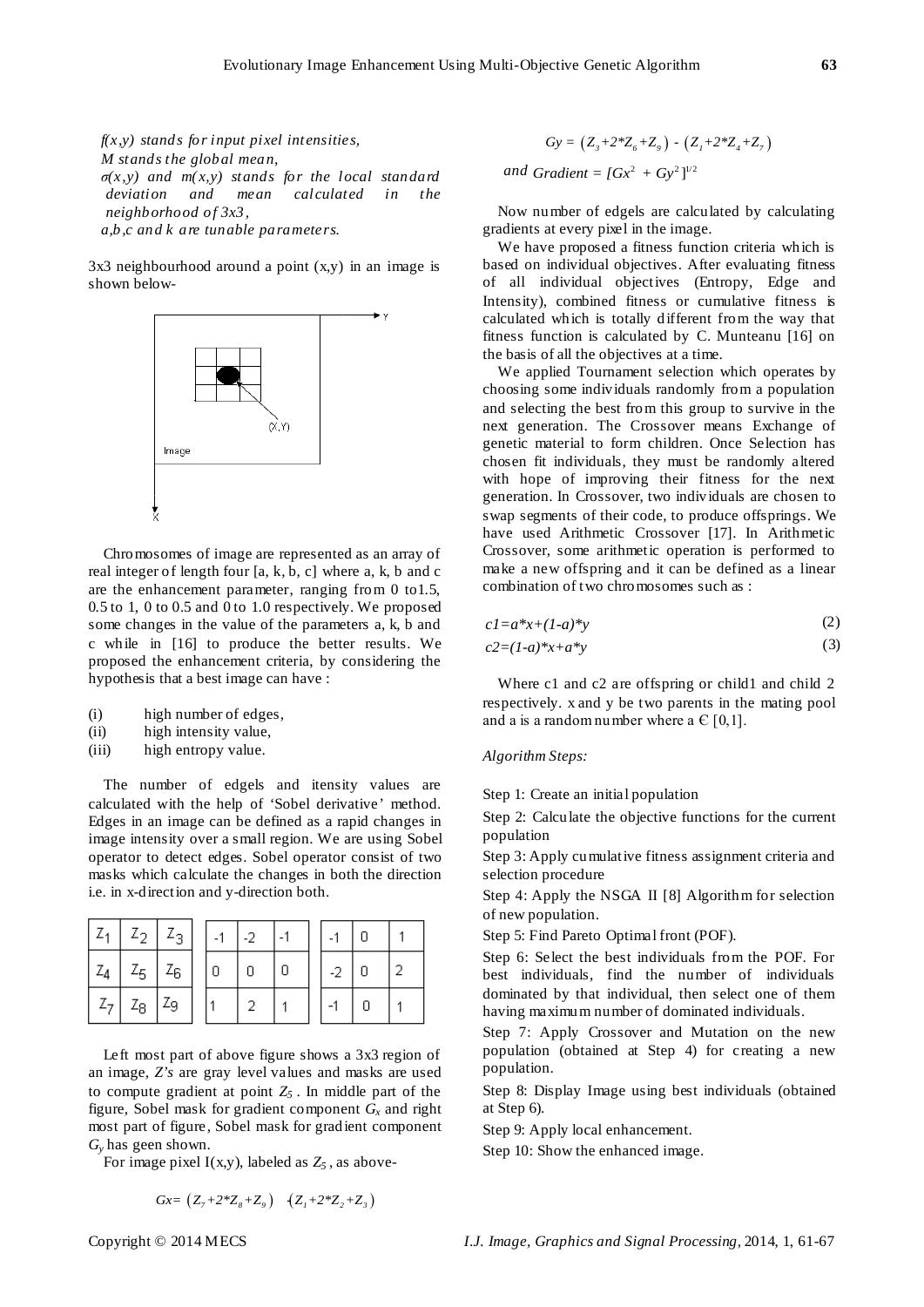#### III. EXPERIMENTAL RESULTS

We proposed an enhancement technique using multiobjective criteria via real coded genetic algorithm i.e. 'IEEALGO (Intensity Edge and Entropy) algorithm' and compared with Histogram equalization [9], C. Munteanu [16], Sobel method [18], 2D Median filtering [19] and BPDF Histogram equalization [20]. Visually, in Fig. 1-4; we have shown enhancement results using various methods. We have used 4 numbers of images and experimentally found that applying Genetic Algorithm in between 40 to 50 generations gives better results. We have choosen chrosome of length 4 with population size 48 and arithmetic crossover alongwith simple mutation is used.

In our experimental results, we have used various tables (Table I to Table V) and figures (Figure 1 to Figure 4). Table I shows size of experimental images and number of generations to run the Genetic Algorithm for those images; Table II displays the fitness values given by C. Munteanu [16] and our proposed method. In Table III we compared the number of edgels calculated with the help of Sobel Edge detector method, Histogram equalization, 2D Median filtering method, BPDF Histogram equalization and the edges generated by the proposed method. In Table IV we have shown the comparision of entropy value of different methods, and in Table V, we have shown and compare the third objective intensity.



Figure 1. 'cameraman'; Enhancement results (a) original image;(b) proposed method; (c) Method [9] (d) Method [19] (e) Method [20]







Figure 3. 'pout'; Enhancement results (a) original image; (b) proposed method; (c) Method [9] (d) Method [19] (e) Method [20]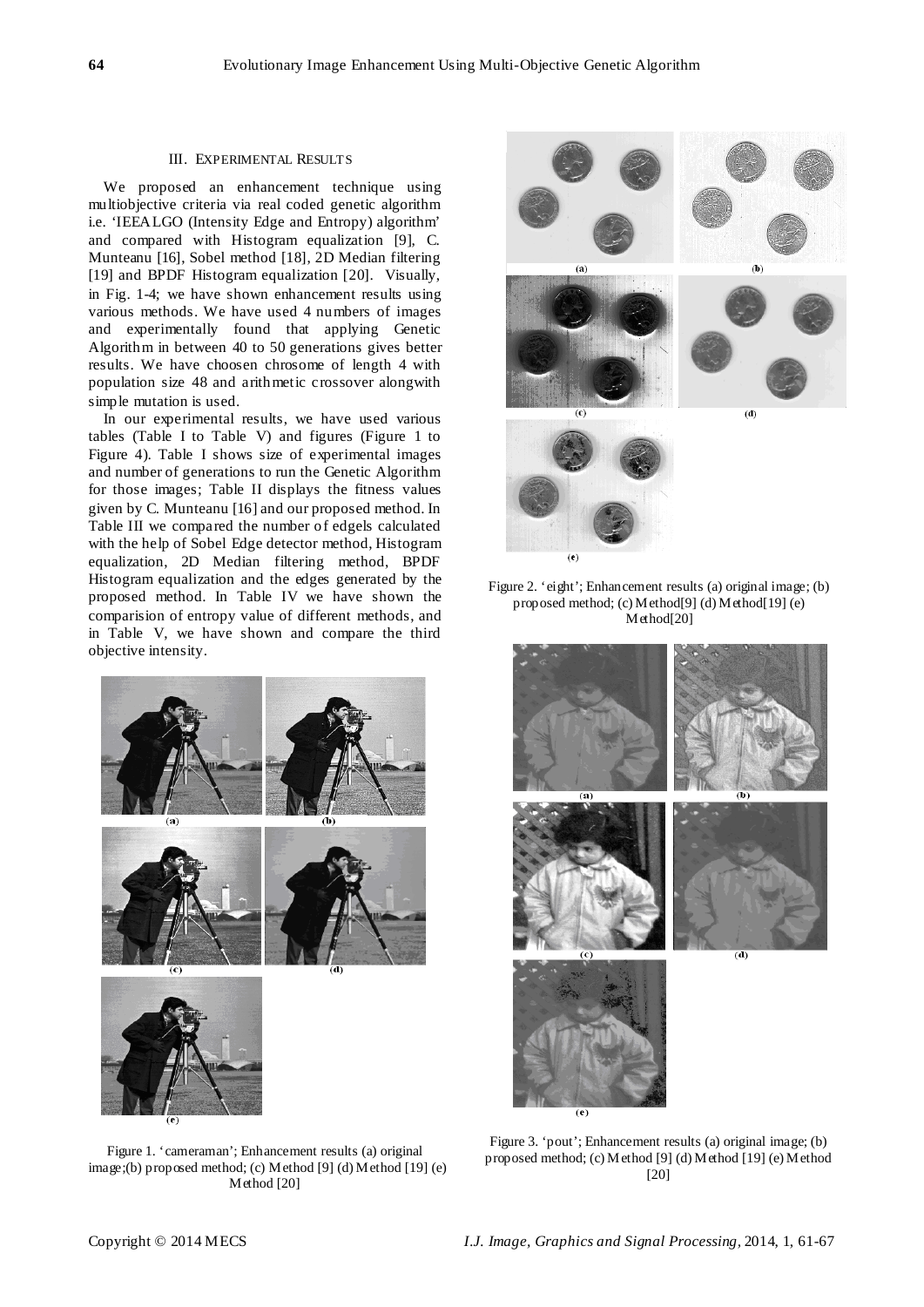

 $(e)$ 

Figure 4. 'Tire'; Enhancement results (a) original image; (b) proposed method; (c) Method [9] (d) Method [19] (e)Method [20]

Now we are showing the mathematical results which are calculated by our proposed method and other methods with the help of tables.

## TABLE I. IMAGE SIZE AND MAXIMUM NUMBER OF GENERATIONS USED IN THE PROPOSED METHOD

| Sl. | Image Name | Size (in pixels) | Generations |
|-----|------------|------------------|-------------|
| No. |            |                  |             |
|     | Cameraman  | 256 X 256        | 40          |
|     | Eight      | 242 X 308        | 50          |
|     | Tire       | 205 X 232        | 40          |
|     | Pout       | 291 X 240        | 50          |

In Table II, we have compared fitness value for different images with the method given by Munteanu and Roas [16] and the proposed method. As it is clear from the table that proposed method scores high values.

TABLE II. RESULTS OF FITNESS VALUE OF THE IMAGES

| Sl. | Image     | Munteanu & Rosa | The proposed |
|-----|-----------|-----------------|--------------|
| No. | Name      | [16] Method     | method       |
|     | Cameraman | 100.975         | 2666         |
|     | Eight     | 159.947         | 2680         |
| 2   | Tire      | 2.394           | 2703         |
|     | Pout      | 124.001         | 2671         |

Table III shows a comparision of number of edgels calculated using our proposed method and other existing methods : Sobel edge detector method[18], Histogram equlization method[9], 2D Mean filterinmg method[19], BPDF Histogram equalization method[20]. It is interesting to note that, 'pout' image has less number of edgels, but for others, our proposed method scores higher values. Thus, overall, the proposed method shows better performances.

| Sl.            | Image     | Method | Method | Method | Method | The      |
|----------------|-----------|--------|--------|--------|--------|----------|
| No             | Name      | [18]   | [9]    | [19]   | [20]   | proposed |
|                |           |        |        |        |        | method   |
|                | Cameraman | 2485   | 2405   | 2063   | 2497   | 2864     |
|                |           |        |        |        |        |          |
| $\overline{c}$ | Eight     | 2658   | 1439   | 1726   | 2950   | 3656     |
|                |           |        |        |        |        |          |
| 3              | Tire      | 1823   | 1963   | 1660   | 1653   | 1884     |
|                |           |        |        |        |        |          |
| 4              | Pout      | 1492   | 1947   | 1463   | 2936   | 1904     |
|                |           |        |        |        |        |          |

Table III. NUMBER OF EDGELS IN IMAGES

In Table IV, Entropy values for different enhanced images by using the proposed method and other methods are given.

TABLE IV. ENTROPY VALUES OF IMAGES USING DIFFERENT METHODS

| Sl.            | Image     | Original |       | Method Method Method |       | I The    |
|----------------|-----------|----------|-------|----------------------|-------|----------|
| No             | Name      |          | [9]   | [19]                 | [20]  | proposed |
|                |           |          |       |                      |       | method   |
|                | Cameraman | 7.009    | 5.910 | 6.948                | 6.712 | 7.42     |
| $\overline{c}$ | Eight     | 4.879    | 4.184 | 4.791                | 4.723 | 5.577    |
| 3              | Tire      | 6.926    | 5.614 | 6.899                | 6.549 | 5.985    |
| 4              | Pout      | 5.759    | 5.459 | 5.715                | 5.595 | 7.173    |

In Table V, we have given intensity values of the original images as well as enhance images by different methods. Here intensity values are generated by our proposed method and other methods : Histogram equlization method[9], 2D Mean filterinmg method[19], BPDF Histogram equalization method[20]. The value of the Intensity which are calculated by our proposed method shows high.It is clear from the table that our proposed method perform best for all the images.

TABLE V. INTENSITY VALUES OF IMAGES (IN TERMS OF STRINGS)

| Sl.            | Image     | Original | Method | Method  | Method | The      |
|----------------|-----------|----------|--------|---------|--------|----------|
|                |           |          |        |         |        |          |
| No             | Name      |          | [9]    | [19]    | [20]   | proposed |
|                |           |          |        |         |        | method   |
|                | Cameraman | 2507.304 | 3346.8 | 1952.1  | 2830   | 4035.64  |
|                |           |          |        |         |        |          |
| $\mathfrak{D}$ | Eight     | 1767.642 | 3083.4 | 1396.9  | 2497.2 | 3922.098 |
|                |           |          |        |         |        |          |
| 3              | Tire      | 1862.428 | 2679.7 | 1627.3  | 1774.9 | 3994.24  |
|                |           |          |        |         |        |          |
| 4              | Pout      | 1076.217 | 3052   | 945.365 | 1836.4 | 3020.464 |
|                |           |          |        |         |        |          |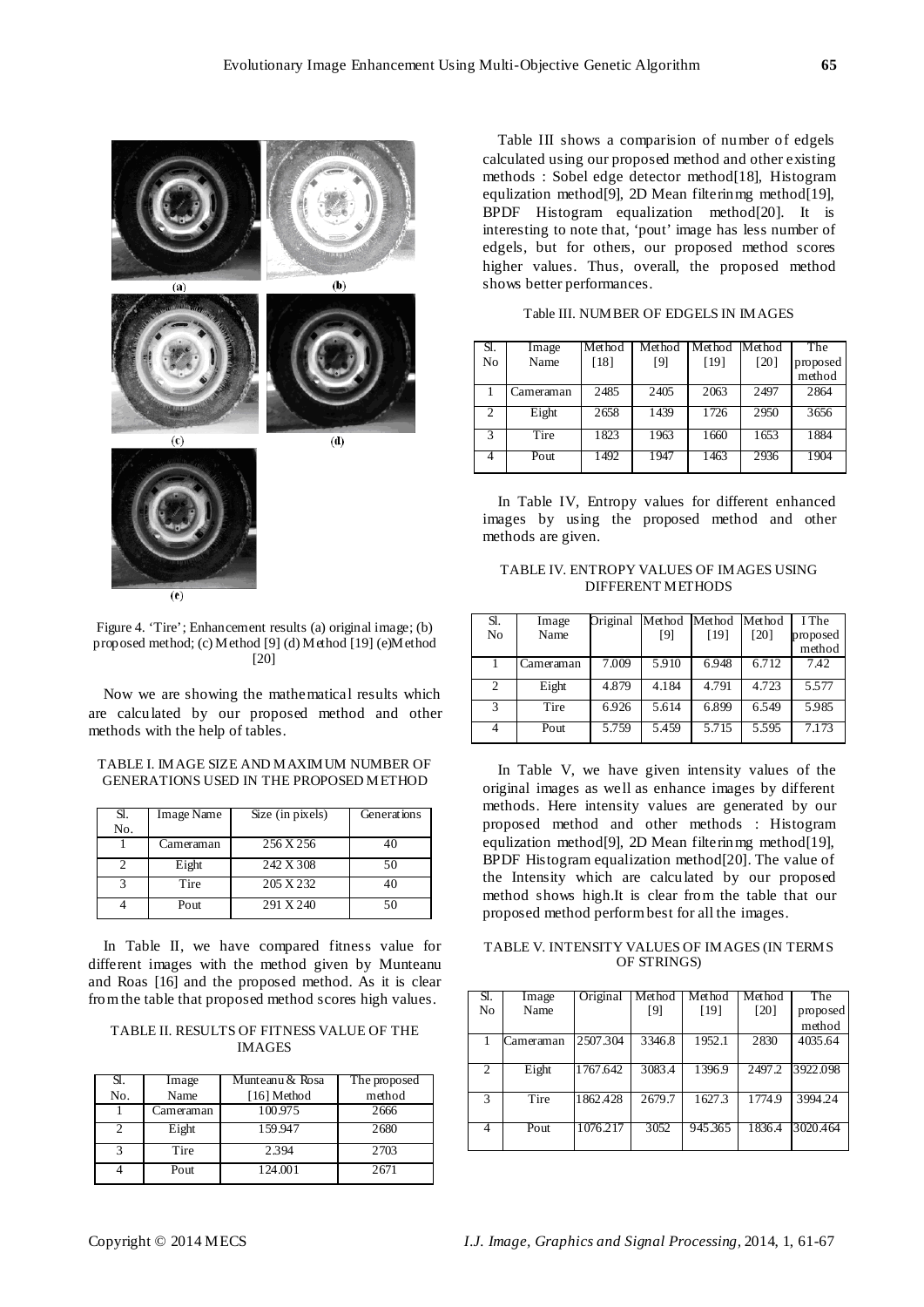Here, we are showing the histogram of enhanced images i.e. cameraman, eight, tire and pout, using the proposed method.



Figure 5. histogram of enhanced image 'cameraman' using the proposed method



Figure 6 . histogram of enhanced image 'eight' using the proposed method



Figure 7. histogram of enhanced image 'tire' using the proposed method



Figure 8. histograms of enhanced image 'pout' using the proposed method

## IV. CONCLUSION

Image enhancement is intended to convert images in to a form that makes the use of capabilities of human visual system to perceive information to their highest degree. Therefore, to retrieve the maximum information about images, Image Processing techniques are used. Image enhancement procedures also utilize the computers to provide good and improved images for study by the human interpreters.

In the given paper we proposed a new image enhancement technique using multi-objective criteria via real coded genetic algorithm. We proposed IEEALGO (Intensity Edge and Entropy Algorithm).Our experimental results are compared with other enhancement methods: C. Munteanu & A. Rosa [16], Sobel Edge detector method [18], Histogram equalization [9], 2D Median filtering method [19] and BPDF Histogram equalization method [20]. In Table III to Table V, we compared our objective values with other methods and from Fig. 1 to Fig. 4 we compared original image with the Image generated by proposed method and other enhance methods. We have also shown the histogram of enhanced images by using our proposed method as in Fig. 5 to Fig. 8. From the human prospects the images generated by the proposed methods are very clear in comparison to the original ones as contrast or brightness are good to retrieve the maximum information. Therefore, It is concluded that proposed method produce good images.Overall the experimental result means that the proposed method is effective for image enhancement as achieved best results in terms of intensity, edgels and entropy. It may be used some other type of images like biomedical images, satellite images etc. The greatest difficulty in image enhancement is quantifying the evaluation criteria for enhancement.

As for future work we will concentrate on improving or extending our method in order to achieve better results by some modifications like mutation technique, fitness evaluation criteria, population size.

#### **REFERENCES**

- [1] Schaffer, J.D.: "Multi Objective Optimization with vector evaluated genetic algorithms", *In Proceedings of the Ist International Conference on Genetic Algorithm and their Applications,* pp. 93- 100, 1985.
- [2] Fonesca, C.M., and Fleming, P.J. : "Multi Objective Genetic Algorithm", in IEE Colloquium on Genetic Algorithms for Control Sys.Engineering (Digest No.1993/130),28 May 1993, London, UK:IEE.
- [3] Horn, J.H., Nafpliots, N. and Goldberg, D.E.: "A niched pareto genetc alrorithm for multiobjective optimization", Ist IEEE International Conference on Evolutionary Computation, IEEE World Congress on Computational Intelligence, 27-29 June 1994, Orlando, FL, USA:IEEE.
- [4] Srinivas, N., and Deb., K.: "Multiobjective